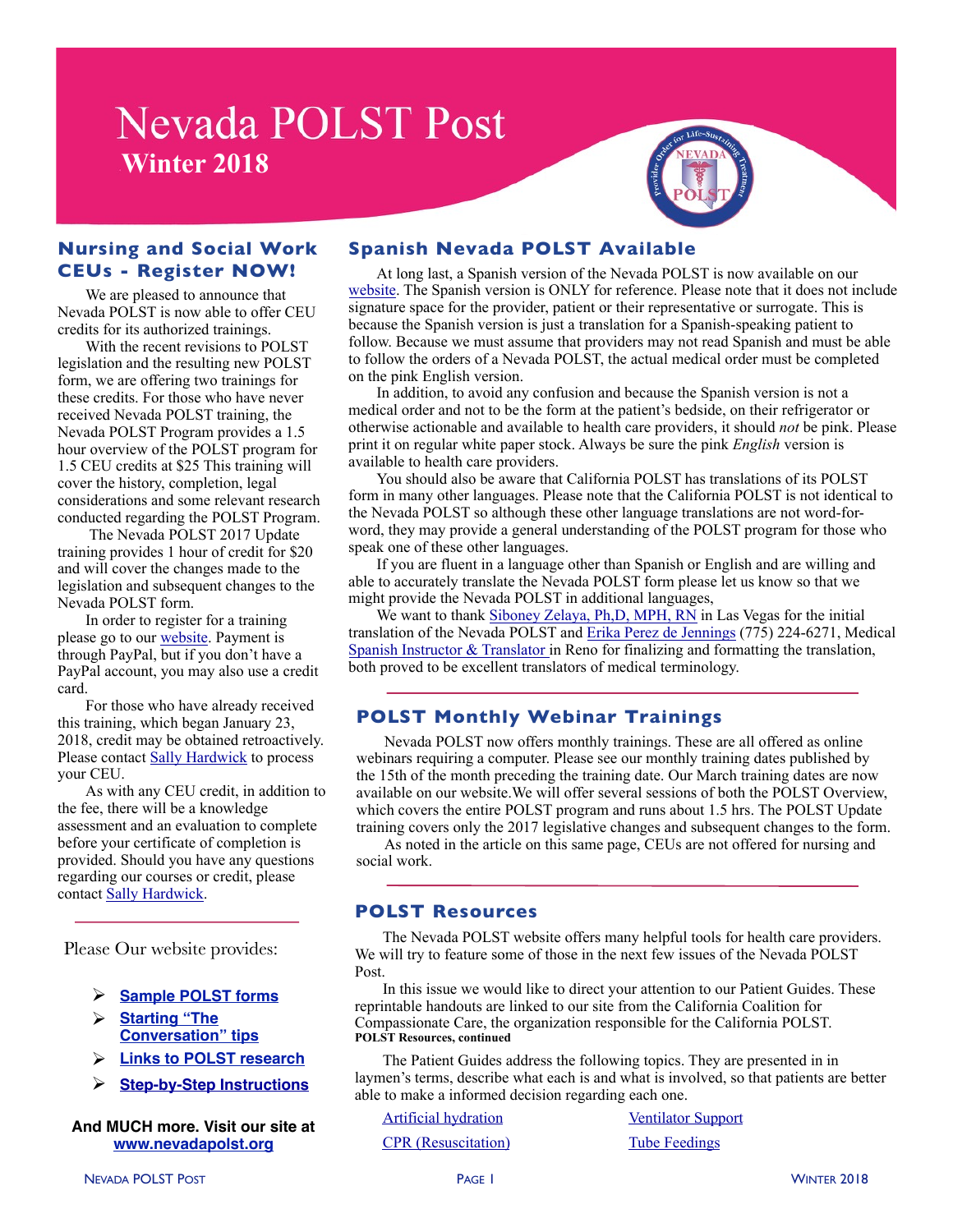# **Talking to Patients: Cardiac Arrest vs. Death**

The POLST is intended for the frail elderly and those near the *end* of a life-limiting illness. Many or most of these patients have co-morbidities, any of which may lead to death. When talking to our patients and/or their loved ones regarding CPR, it is sometimes difficult to explain why CPR may not be beneficial or successful for them. This excerpt from the Canadian Medical Association Journal helps explain the difference between CPR given to relatively healthy individuals and those near the end of life:

A cardiac arrest is a sudden and potentially reversible aberration in cardiac activity that results in cessation of cardiac output, which - if not corrected promptly leads to death. Dying, in contrast, is a complex process that may be the result of many concurrent organ system failures, the final common pathway being the cessation of cardiac activity. It would be a tragic misuse of technology to redefine death in the chronically ill elderly population as the inability to respond to CPR efforts. Most elderly residents are in long-term care facilities because of their frailty and complex medical problems. During exacerbations of acute illness, such as serious cardiac or respiratory disease, major metabolic disorders, cerebrovascular accidents and overwhelming infection, the process of dying may have an uneven course, and cessation of effective cardiac function may be the end point of the illness rather than the cause of death. The benefit of CPR in these circumstances . . . is close to zero. (Cardiac Arrest vs. Deathk, CAN MED ASSOC J 1991; 145 (3)).

# Shop Amazon Support Nevada POLST

Amazon will contribute 5% of each sale to NV POLST for qualified merchandise. Now you can shop, pay the same amount as always, and help support Nevada POLST.

Just click and shop! [https://smile.amazon.com/ch/46-5120086.](https://smile.amazon.com/ch/46-5120086) You can set up to automatically shop Amazon Smiles (the donation version) by bookmarking smile.amazon.com.

**NEVADA POLST (Orden del proveedor para el tratamiento de mantención de la vida) HIPAA PERMITE LA DIVULGACIÓN PARA PROFESIONALES DE ATENCIÓN MÉDICA Y REGISTRO ELECTRÓNICO**

| LADO 1: Órdenes Médicas<br>This form is for translation purposes only. It is not a medical order. It is not a valid Nevada POLST.                   |                                                                                                                                                                                                                                                                                                                                                                                                                                                                                                                                                                                                                                                                        |                                                                                                                                                                                                             |                                                                         |                           |                                        |   |   |  |  |
|-----------------------------------------------------------------------------------------------------------------------------------------------------|------------------------------------------------------------------------------------------------------------------------------------------------------------------------------------------------------------------------------------------------------------------------------------------------------------------------------------------------------------------------------------------------------------------------------------------------------------------------------------------------------------------------------------------------------------------------------------------------------------------------------------------------------------------------|-------------------------------------------------------------------------------------------------------------------------------------------------------------------------------------------------------------|-------------------------------------------------------------------------|---------------------------|----------------------------------------|---|---|--|--|
| Consulte este formulario SOLAMENTE cuando el paciente carezca de                                                                                    |                                                                                                                                                                                                                                                                                                                                                                                                                                                                                                                                                                                                                                                                        |                                                                                                                                                                                                             |                                                                         |                           |                                        |   |   |  |  |
|                                                                                                                                                     |                                                                                                                                                                                                                                                                                                                                                                                                                                                                                                                                                                                                                                                                        | capacidad de decisión. Primero, siga estas instrucciones, luego contacte al                                                                                                                                 | Apellidos/Primer nombre/Segundo nombre o inicial<br>Fecha de nacimiento |                           |                                        |   |   |  |  |
| médico / APRN (Enfermera Practicante) / PA (Asistente médico). Cualquier<br>sección no completada implica un tratamiento completo para esa sección. |                                                                                                                                                                                                                                                                                                                                                                                                                                                                                                                                                                                                                                                                        |                                                                                                                                                                                                             | (mes/día/año)                                                           | Últimos 4 números del SSN | Género                                 |   |   |  |  |
|                                                                                                                                                     |                                                                                                                                                                                                                                                                                                                                                                                                                                                                                                                                                                                                                                                                        | <b>RESUCITACIÓN CARDIOPULMONAR (RCP):</b> El paciente / residente no tiene pulso y no respira                                                                                                               |                                                                         |                           |                                        | M | F |  |  |
| A                                                                                                                                                   | □ Intento de resucitación cardiopulmonar (RCP)                                                                                                                                                                                                                                                                                                                                                                                                                                                                                                                                                                                                                         |                                                                                                                                                                                                             |                                                                         |                           |                                        |   |   |  |  |
| Escoger                                                                                                                                             | □ No resucitar (permitir la muerte natural)                                                                                                                                                                                                                                                                                                                                                                                                                                                                                                                                                                                                                            |                                                                                                                                                                                                             |                                                                         |                           |                                        |   |   |  |  |
| uno                                                                                                                                                 | Cuando no se encuentre bajo arresto cardiopulmonar, siga las indicaciones en las secciones B y C                                                                                                                                                                                                                                                                                                                                                                                                                                                                                                                                                                       |                                                                                                                                                                                                             |                                                                         |                           |                                        |   |   |  |  |
|                                                                                                                                                     | INTERVENCIONES MÉDICAS - Marque sólo uno - El paciente/residente tiene pulso o está respirando.                                                                                                                                                                                                                                                                                                                                                                                                                                                                                                                                                                        |                                                                                                                                                                                                             |                                                                         |                           |                                        |   |   |  |  |
| в<br>Escoger<br>uno                                                                                                                                 | □ Tratamiento completo. Objetivo - prolongar la vida por todos los medios médicos posibles.<br>Se proporcionarán medidas de apoyo de vida completa, incluyendo la intubación, la ventilación mecánica y la intervención avanzada<br>de las vías respiratorias, además del tratamiento descrito en el tratamiento de enfoque selectivo y el tratamiento selectivo. Traslado<br>al hospital / admisión a la UCI (Unidad de Cuidados Intensivos) como se indica.<br>Otras instrucciones:                                                                                                                                                                                  |                                                                                                                                                                                                             |                                                                         |                           |                                        |   |   |  |  |
|                                                                                                                                                     | □ Tratamiento selectivo. Objetivo - tratar las condiciones médicas como se indica a continuación:<br>Además del tratamiento centrado en la comodidad, usar tratamiento médico / antibióticos IV / fluidos intravenosos IV / monitor<br>cardíaco como se indica. No habrá intubación, intervenciones avanzadas de vía aérea o ventilación mecánica. Puede usarse presión<br>positiva no invasiva en las vías respiratorias. Traslado hospitalario como se indica. Generalmente, se evitará la UCI (Unidad de<br>Cuidados Intensivos). Otras instrucciones:<br>□ Tratamiento enfoque en la comodidad. Objetivo - Maximizar la comodidad con el manejo de los<br>sistemas |                                                                                                                                                                                                             |                                                                         |                           |                                        |   |   |  |  |
|                                                                                                                                                     | Aliviar el dolor y el sufrimiento con medicamentos de cualquier forma que sea necesario; puede usarse oxígeno o succión y el<br>tratamiento manual de la obstrucción de las vías respiratorias según sea necesario para la comodidad. Enviar al hospital<br>solamente si las necesidades de comodidad no se pueden suplir en el entorno actual.<br>Otras instrucciones:                                                                                                                                                                                                                                                                                                |                                                                                                                                                                                                             |                                                                         |                           |                                        |   |   |  |  |
|                                                                                                                                                     | ADMINISTRACIÓN ARTIFICIAL DE NUTRICIÓN Y LÍQUIDOS - ofrezca alimentos y líquidos por la boca cuando<br>sea posible y si el paciente lo desea                                                                                                                                                                                                                                                                                                                                                                                                                                                                                                                           |                                                                                                                                                                                                             |                                                                         |                           |                                        |   |   |  |  |
| c                                                                                                                                                   | Alimentación artificial a largo plazo o por tubo alimenticio o sonda<br>□ Prueba de fluidos intravenosos IV, no más de<br>□ Prueba de nutrición artificial / o por tubo alimenticio, no más de<br>No nutrición artificial ni por tubo alimenticio<br>$\Box$ No usar fluidos intravenosos IV<br>Otras instrucciones:                                                                                                                                                                                                                                                                                                                                                    |                                                                                                                                                                                                             |                                                                         |                           |                                        |   |   |  |  |
|                                                                                                                                                     | DETERMINACIÓN DE CAPACIDAD DE DECISIÓN - Completación requerida por el proveedor de salud (MD,<br><b>APRN o PA)</b>                                                                                                                                                                                                                                                                                                                                                                                                                                                                                                                                                    |                                                                                                                                                                                                             |                                                                         |                           |                                        |   |   |  |  |
| D<br>Requerido                                                                                                                                      | Al momento de completar esta orden médica, el paciente:                                                                                                                                                                                                                                                                                                                                                                                                                                                                                                                                                                                                                |                                                                                                                                                                                                             |                                                                         |                           |                                        |   |   |  |  |
|                                                                                                                                                     | Tiene capacidad de decisión<br>No tiene capacidad de decisión                                                                                                                                                                                                                                                                                                                                                                                                                                                                                                                                                                                                          |                                                                                                                                                                                                             |                                                                         |                           |                                        |   |   |  |  |
|                                                                                                                                                     |                                                                                                                                                                                                                                                                                                                                                                                                                                                                                                                                                                                                                                                                        | Para entender y comunicar sus preferencias de atención médica para las opciones de este formulario médico.<br>VALIDACIÓN DE FIRMAS (Obligatorio) - Directiva anticipada e información sustituta en página 2 |                                                                         |                           |                                        |   |   |  |  |
|                                                                                                                                                     | Fecha (Obligatorio)                                                                                                                                                                                                                                                                                                                                                                                                                                                                                                                                                                                                                                                    | Firma del médico/APRN/PA (Obligatorio)                                                                                                                                                                      |                                                                         |                           | Número de licencia del médico /APRN/PA |   |   |  |  |
|                                                                                                                                                     | XXXXXXXXXXXXXXXXXXX                                                                                                                                                                                                                                                                                                                                                                                                                                                                                                                                                                                                                                                    | XXXXXXXXXXXXXXXXXXXXX XXXXXXXXXXX                                                                                                                                                                           |                                                                         |                           |                                        |   |   |  |  |
|                                                                                                                                                     | Nombre del médico / APRN/ (por escrito, obligatorio)<br>Número telefónico del médico/APRN/PA (obligatorio)                                                                                                                                                                                                                                                                                                                                                                                                                                                                                                                                                             |                                                                                                                                                                                                             |                                                                         |                           |                                        |   |   |  |  |
| Е<br>Los artículos                                                                                                                                  | Paciente / Agente (Poder duradero del Abogado para el cuidado de salud - PDDA-CDS) / Padre del menor<br>/ Tutor legal<br>(marque uno)                                                                                                                                                                                                                                                                                                                                                                                                                                                                                                                                  |                                                                                                                                                                                                             |                                                                         |                           |                                        |   |   |  |  |
| destacados<br>en negro son<br>obligatorios                                                                                                          | He conversado sobre este formulario, las opciones de tratamiento y las implicaciones para mantenerme con vida con<br>mi/el proveedor de salud del paciente. Este formulario refleja mis deseos/los deseos más conocidos del paciente.                                                                                                                                                                                                                                                                                                                                                                                                                                  |                                                                                                                                                                                                             |                                                                         |                           |                                        |   |   |  |  |
|                                                                                                                                                     | O si el paciente carece de capacidad y no tiene un agente conocido (Poder duradero del Abogado para el cuidado de                                                                                                                                                                                                                                                                                                                                                                                                                                                                                                                                                      |                                                                                                                                                                                                             |                                                                         |                           |                                        |   |   |  |  |
|                                                                                                                                                     | salud - PDDA-CDS) o tutor legal, complete lo siguiente:<br>Autorización de Sustitución de atención medica. También se requiere completar la parte 2, Nº1.C.                                                                                                                                                                                                                                                                                                                                                                                                                                                                                                            |                                                                                                                                                                                                             |                                                                         |                           |                                        |   |   |  |  |
|                                                                                                                                                     | Fecha xxxxxxxxxxxxxxxxxxx                                                                                                                                                                                                                                                                                                                                                                                                                                                                                                                                                                                                                                              |                                                                                                                                                                                                             |                                                                         |                           |                                        |   |   |  |  |
|                                                                                                                                                     | Enviar el original con el paciente cuando sea dado de alta o transferido                                                                                                                                                                                                                                                                                                                                                                                                                                                                                                                                                                                               |                                                                                                                                                                                                             |                                                                         |                           |                                        |   |   |  |  |
|                                                                                                                                                     |                                                                                                                                                                                                                                                                                                                                                                                                                                                                                                                                                                                                                                                                        |                                                                                                                                                                                                             |                                                                         |                           |                                        |   |   |  |  |

NEVADA FORM 090817 (Previous form #111913) is also valid